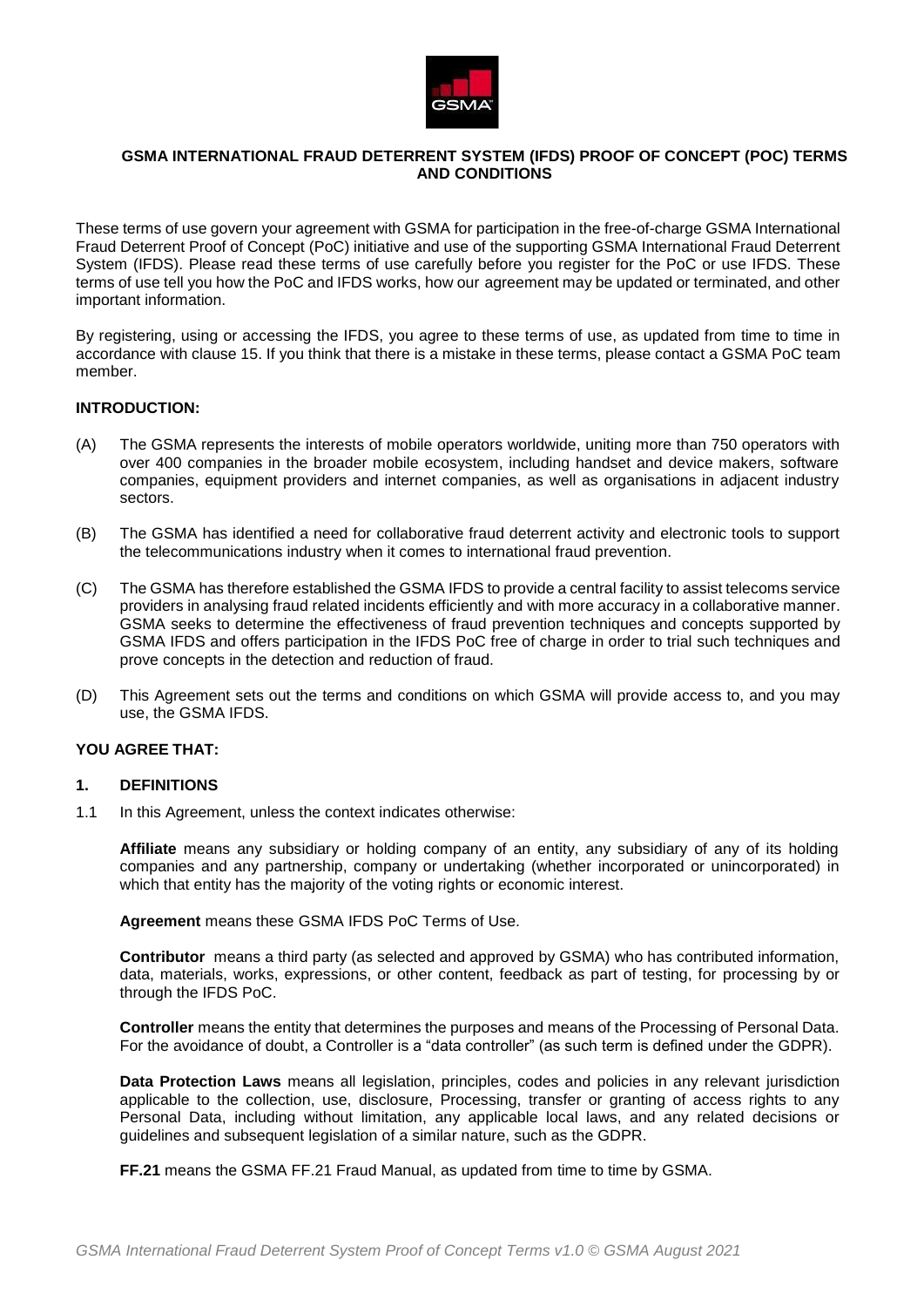**GDPR** means the General Data Protection Regulation (Regulation (EU) 2016/679).

**GSMA** means GSMA Ltd., a Georgia not-for-profit corporation and a wholly-owned subsidiary of the GSM Association, with an office at 165 Ottley Drive, Suite 150, Atlanta, Georgia 30324, U.S.

**GSMA Fraud Intelligence Services** means the cyber threat and fraud intelligence services provided by GSMA, which include (amongst other services) the GSMA IFDS.

**GSMA Group** means GSMA, GSM Association, and their Affiliates.

**IFDS** means GSMA international fraud deterrent system supported by a central global collaboration and exchange platform to assist Telecommunication Service Providers in analysing fraud related incidents efficiently and with more accuracy in a collaborative manner.

**IFDS Data** means all data, including but not limited to Personal Data, submitted to, curated by or provided by the platform or the personnel involved in the GSMA IFDS PoC, including without limitation:

- (i) Operator identifier identity
- (ii) Network node identities (ie, IP address, Domain, Point Codes, Global Titles, Geolocation)
- (iii) SIP Provider Information
- (iv) Assigned telephone numbers
- (v) Telephone number ranges<br>(vi) Call Detail Records
- Call Detail Records
- (vii) Traffic patter statistics
- (viii) Data collected by network probes
- (ix) Contributor commentary and analysis
- (x) Reports
- (xi) Alerts
- (xii) Fraud Labels
- (xiii) Derivative works created by the Platform
- and associated information.

**IFDS Features** means Ticketing System with Chat, Call Trace-back, Live Attack Monitoring, Network Address Book and Call Verification, as described in Schedule 1 and any new features released during the PoC.

**Intellectual Property Rights** means copyrights, database rights, patents, utility models, know-how, registered and unregistered design rights, trade marks, confidential information, trade secrets, and other intellectual property, in each case whether registered or unregistered, and any rights to apply for the foregoing, which may subsist anywhere in the world.

**PoC Participant** means the organisation who is the other party to this agreement and who has agreed to take part in the PoC.

**PoC** means a series of ad-hoc and/or prescribed use case tests of fraud detection and prevention techniques supported by GSMA IFDS tools during the term.

**Named Individual User** means individual(s) who are the analysts involved in the PoC who have access to the User Credentials.

**Personal Data** means any information relating to an identified or identifiable natural person and includes the categories of data listed in a Processing Annex. An identifiable natural person is one who can be identified, directly or indirectly, in particular by reference to an identifier such as a name, an identification number, location data, an online identifier or to one or more factors specific to the physical, physiological, genetic, mental, economic, cultural or social identity of that natural person. For the avoidance of doubt, device unique identifiers, telephone numbers, including Mobile Station ISDN Numbers (MSISDN), Mobile Station Roaming Numbers (MSRN) or ranges, Short Codes (Short Numbers) and any information relating or attributed to the foregoing shall be treated as Personal Data for the purposes of this Agreement.

**Platform** means IFDS software and hardware.

**Policies** means FF.21 and any other relevant GSMA policy and permanent reference documents, relating to GSMA Fraud Intelligence Services, each as updated and notified to you from time to time by GSMA.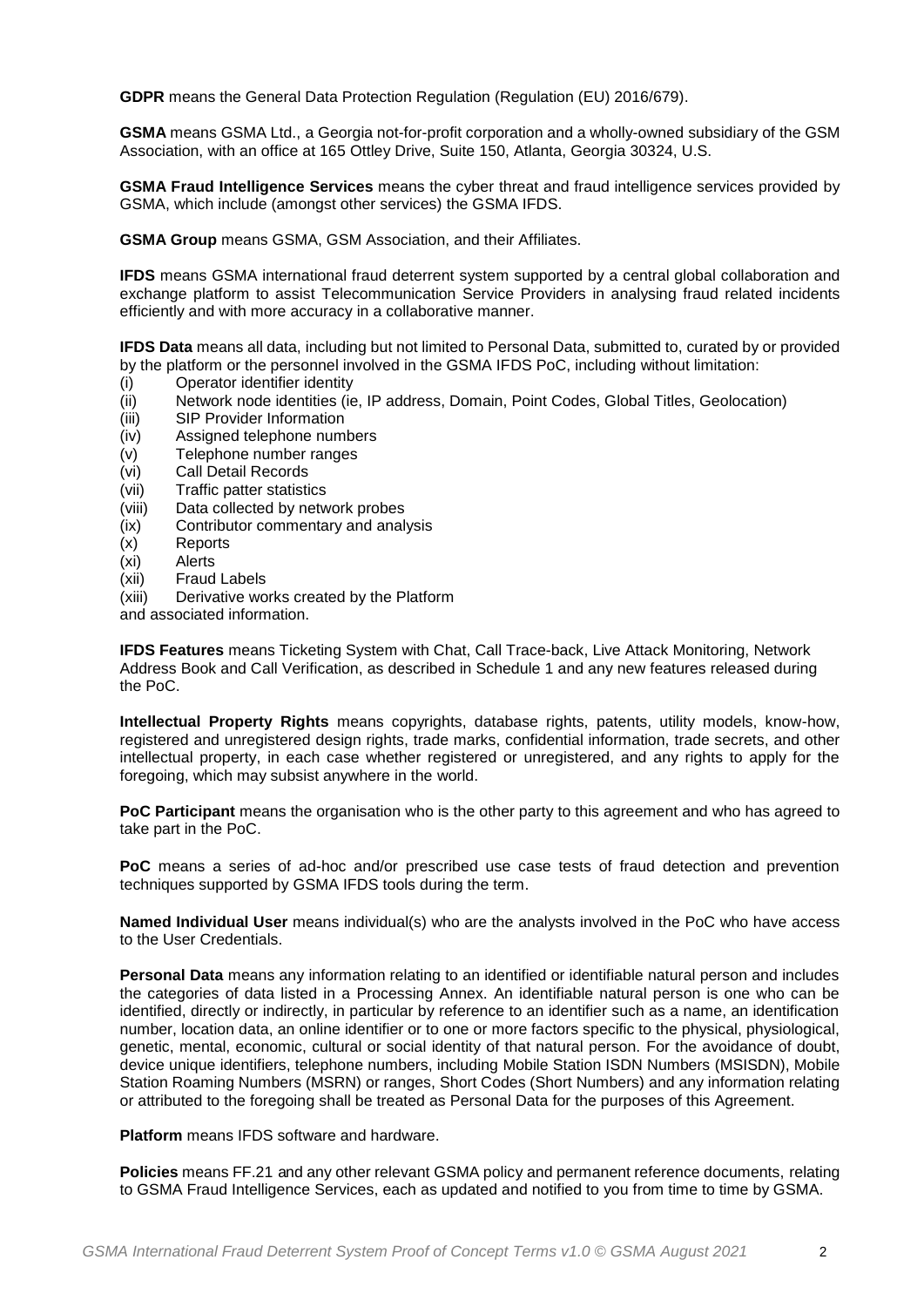**Process** means any operation or set of operations which is performed on Personal Data or on sets of Personal Data, whether or not by automated means, such as collection, recording, organisation, structuring, storage, adaptation or alteration, retrieval, consultation, use, disclosure by transmission, dissemination or otherwise making available, alignment or combination, restriction, erasure or destruction. Processing has the corresponding meaning.

**Purpose** means mitigating telecommunications crime, fraud and security risks in a collaborative way during the PoC using IFDS. PoC Participants will be responsible for carrying out collaborative PoC test and evaluation activities and providing feedback to GSMA and other PoC Participants.

**Retention Period** has the meaning given in clause 8.3.

**Subcontractor** means a third party supplier contracted to provide goods or services, for example, IT hardware, software, telecommunications and SaaS providers.

**Submission** means IFDS Data submitted to the GSMA IFDS Platform (whether via the GSMA IFDS Platform or otherwise) by a User. Any IFDS Data previously provided to GSMA (whether via email or Fraud and Security Group Processes) will be treated as a Submission for the purposes of the GSMA IFDS PoC.

**Telecommunications Service Provider** means an organization which carries telecoms traffic on behalf of consumers including mobile network operators, mobile virtual network operators, fixed line service providers, voice over IP service providers, aggregators, hubs and transit carriers.

**Term** means the term of this Agreement, as set out in clause 11.

**User** means any user of the Platform, including you and the Contributors, as the context requires.

**you** or **your** means you as the counterparty to this Agreement, being a User approved by GSMA to use the GSMA IFDS, as further set out in clause [2,](#page-2-0) Registration.

- 1.2 In this Agreement, unless the context indicates otherwise:
	- (a) clause and other headings are for ease of reference only and will not affect this Agreement's interpretation;
	- (b) any obligation not to do anything includes an obligation not to suffer, permit or cause that thing to be done;
	- (c) references to a "person" include an individual, company, corporation, partnership, firm, joint venture, association, trust, unincorporated body of persons, governmental or other regulatory body, authority or entity, in each case whether or not having a separate legal identity;
	- (d) the term "includes" or "including" (or any similar expression) is deemed to be followed by the words "without limitation"; and
	- (e) references to any document (however described) are references to that document as modified or replaced from time to time.

# <span id="page-2-0"></span>**2. REGISTRATION**

- 2.1 Use of the free-of-charge GSMA IFDS is subject to agreement to these terms and conditions.
- 2.2 GSMA shall, at its sole discretion, grant access to the IFDS tools, as described in Schedule 1, on completion of a registration process which captures company details enabling GSMA to establish PoC Participants and Named Individual User accounts on the system and issue User Credentials.

# **3. POC PARTICIPATION AND USING THE IFDS**

- 3.1 Subject to the terms set out in this Agreement, you may access the IFDS Features (which may be subject to change and to which new features may be added from time to time) during the Term to:
	- (a) test techniques, tools and provide feedback to GSMA;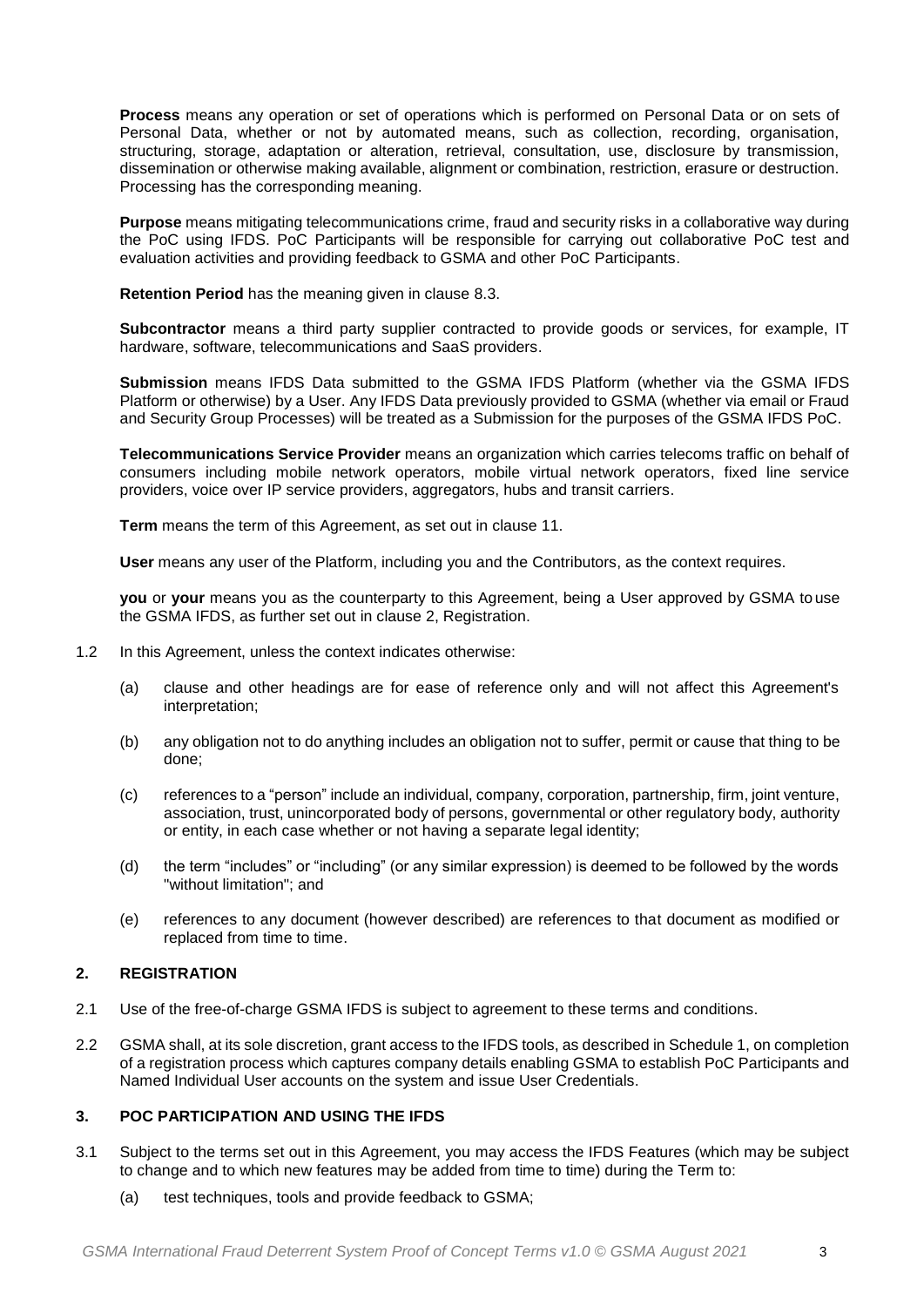- (b) test your own systems against IFDS;
- (c) test artificially created inter-carrier fraud scenarios and provide feedback to GSMA; and
- (d) examine naturally occurring inter-carrier fraud traffic and provide feedback to GSMA;
- 3.2 Participation in this PoC and access to the IFDS enables you to become a data Contributor and Submit data in the course of participating in PoC activities as described in 3.1. Where you make Submissions you must: (a) use best efforts to ensure that each Submission is accurate, timely, current, and complete;
	- (b) respond in a timely fashion to inquiries from other Contributors and Users of the GSMA Fraud Intelligence Services, regarding your Submissions;
	- (c) promptly remove/update Submissions as required to reflect changes in the status of a Submission or to correct any inaccurate Submissions
- 3.3 You will NOT:
	- (a) provide access to the Platform or the IFDS Data to any other person or entity;

## **4. USING IFDS DATA**

- 4.1 You will have access to a variety of data through use of the Platform which will grow and expand in terms of content, scope and volume over time according to testing and evaluation activities agreed from time to time during the term.
- 4.2 You may access the IFDS Data via the Platform, in accordance with the access instructions provided by GSMA to you (as updated from time to time and notified to you by email by GSMA).
- <span id="page-3-1"></span>4.3 You may use the IFDS Data solely for the Purpose. Subject to clause [4.7,](#page-3-0) you must keep confidential the IFDS Data, and you may not provide the IFDS Data to any other person, individual, organisations or groups, either directly or via third parties. Please contact GSMA with any queries on how IFDS Data may be disclosed.
- 4.4 IFDS Data can change at any time based on Contributor input. GSMA takes no responsibility for any variance or the effects of any variance between IFDS Data supplied through the Platform and your or Contributors' historical records.
- 4.5 Following termination or expiry of this Agreement, subject to the confidentiality and data protection requirements set out in this Agreement, you may retain IFDS Data received under this Agreement solely to the extent and for the duration required by law and for no other purpose.
- 4.6 You must promptly notify GSMA of any third party claim or complaint that you become aware of in relation to any of the IFDS Data.
- 4.7 You may authorise your Subcontractors to access and use the GSMA IFDS for and on behalf of you solely for the purposes of providing services to you, provided that Subcontractors must comply with all restrictions and obligations of yours under this Agreement. You are responsible for the acts and omissions of each of your Subcontractors as if they were your acts and omissions. This Agreement does not create a contractual relationship between the GSMA and any Subcontractor, who have no right to enforce any term of, or any rights in relation to, this Agreement.
- <span id="page-3-0"></span>4.8 Notwithstanding clauses [4.3](#page-3-1) and subject to clause 7, you can disclose IFDS Data, as required to a Telecommunications Service Provider solely as required in order to discuss a specific suspected fraud case for your own or the recipient Telecommunications Service Provider's internal purposes. You may not disclose substantial portions of IFDS Data, and may not disclose IFDS Data in a manner that replicates, relicenses or resells the IFDS or part thereof, or is otherwise deemed by GSMA as being a IFDS Data distribution service. Your sharing of IFDS Data under this clause will be subject to your obligations under clause 8.

# **5. USE OF CREDENTIALS AND PASSWORDS**

5.1 If your application is approved by GSMA, you will be issued with unique user ID(s) and password(s) ("**User**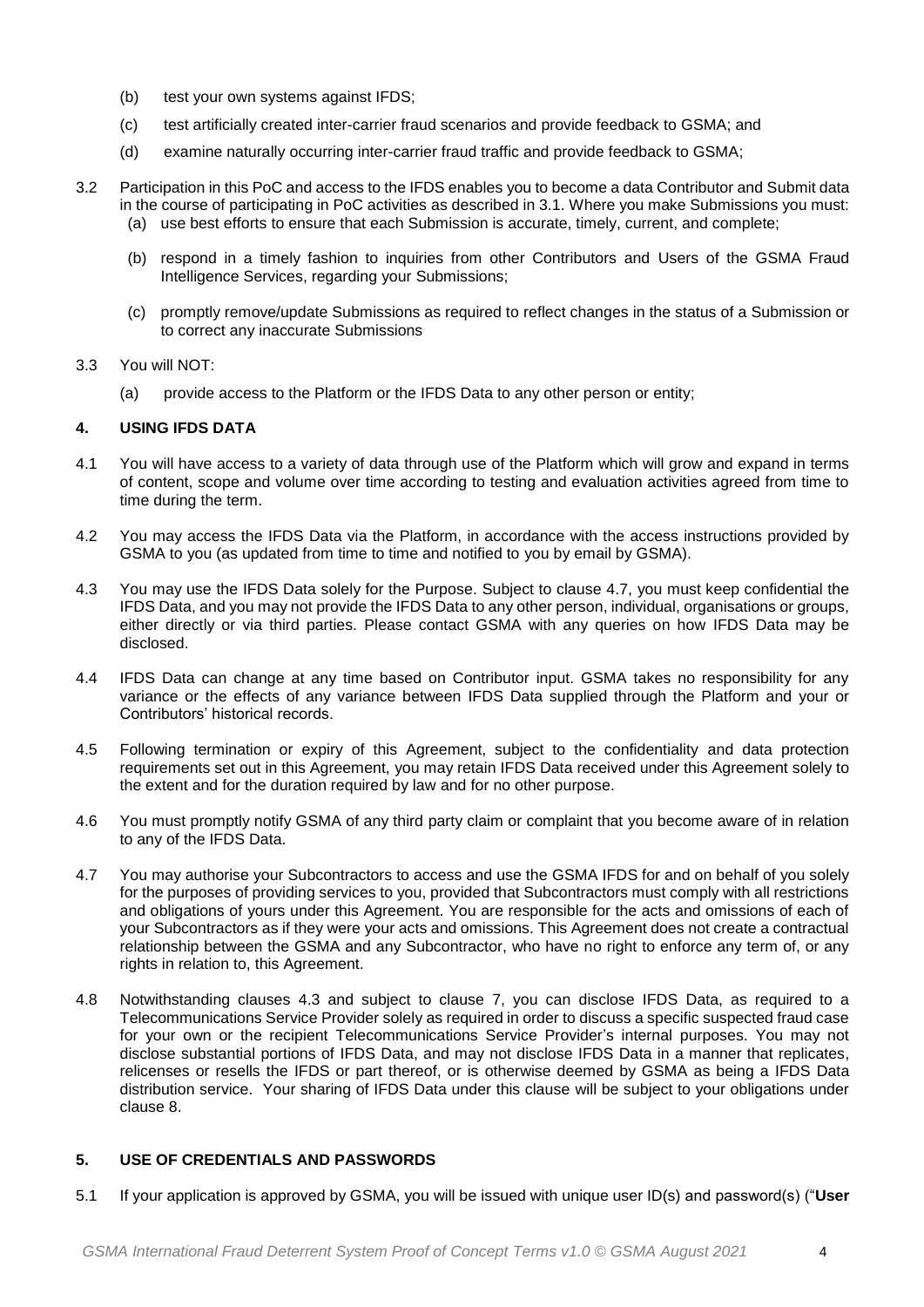**Credentials**"). Your User Credentials may only be used by the Named Individual User. You must ensure that the User Credentials are not shared outside of your organisation or misused in any way. You must keep User Credentials confidential and secure. You will be responsible for all use of, and activity associated with, your User Credentials (whether such use or activity is authorized by you or not). You must immediately notify GSMA in the event of suspected or actual loss, theft, unauthorized access or hacking of your User Credentials.

- 5.2 You will NOT:
	- (a) circumvent, or attempt to circumvent, any data security measures employed by GSMA;
	- (b) use, or cause to be used, any automated program or script, or other functionality or technique, which conceals, or is misleading or deceptive as to, your identity, or use of, or activity on, the Platform; or
	- (c) attempt to interfere with the Platform by any means, including by hacking the GSMA systems or servers, submitting a virus, overloading, or crashing the GSMA sites or systems.
- 5.3 GSMA retains the right to remove, disallow or cancel User Credentials in its sole and absolute discretion. GSMA may, without any prior notice to you, terminate, cancel or suspend your User Credentials if, in GSMA's sole and absolute discretion, GSMA determines that your use of the User Credentials would or may constitute or cause (or has constituted or caused) a breach, contravention, or infringement of this Agreement, any rights of any third party or any applicable laws, rules or regulations.
- 5.4 GSMA will treat any user contact details provided by you in accordance with applicable data privacy laws, including the Privacy Policy available at [https://www.gsma.com/aboutus/legal/privacy.](https://www.gsma.com/aboutus/legal/privacy)

## **6. INTELLECTUAL PROPERTY**

- 6.1 You are granted a non-exclusive, non-transferable, non-sublicensable, revocable, royalty-free licence to use, reproduce and modify on an internal basis, the IFDS Data you receive via the IFDS, solely for the Purpose. You will only use such information solely for the Purpose and consistent with the Policies.
- 6.2 You acknowledge that all rights, title and interest in the IFDS, the other GSMA Fraud Intelligence Services, IFDS Data, the Platform, and the GSMA Fraud Intelligence Service models, processes, methods, system, data, and all related materials, including all Intellectual Property Rights in any of the above, are retained solely by GSMA and its licensors. You are granted no licence or right, whether express or implied, to use any of the above except as expressly set out in this Agreement.
- 6.3 You grant to GSMA a non-exclusive, transferable, sublicensable, irrevocable, perpetual, worldwide and royalty-free licence to use Submissions and any other information and data submitted by you to the GSMA for the purposes of operating the PoC, the IFDS and other GSMA Fraud Intelligence Services and related efforts for the Purpose.
- 6.4 Except as set out in clause [7.5,](#page-5-0) nothing in this Agreement grants either party any right to use the other party's trade marks without that party's prior written consent. You shall not use the GSMA trade marks or other references to GSMA, the IFDS, or the GSMA Fraud Intelligence Service without the GSMA's prior written consent, and in the case of the GSMA's trade marks, subject to a separate licence agreement with the GSMA. Without limiting the foregoing, you will not use any GSMA trade marks or trade names so resembling any trade mark or trade names of the GSMA in a manner likely to cause confusion or deception.

# **7. CONFIDENTIALITY**

- 7.1 Each party will maintain as confidential at all times, and will not at any time, directly or indirectly (i) disclose or permit to be disclosed to any person, or (ii) use for itself or to the detriment of the other party; any Confidential Information, except:
	- (a) as required by law or regulation;
	- (b) as expressly authorised in writing by the other party; or
	- (c) to the extent reasonably required in relation to, or expressly permitted by, this Agreement.
- 7.2 For the purposes of this Agreement, "**Confidential Information**" means any information:
	- (a) relating to the terms of this Agreement;
	- (b) relating directly or indirectly to the research, development, business plans, marketing, operations, finances of either party; and/or
	- (c) disclosed by either party to the other party on the express basis that such information is confidential,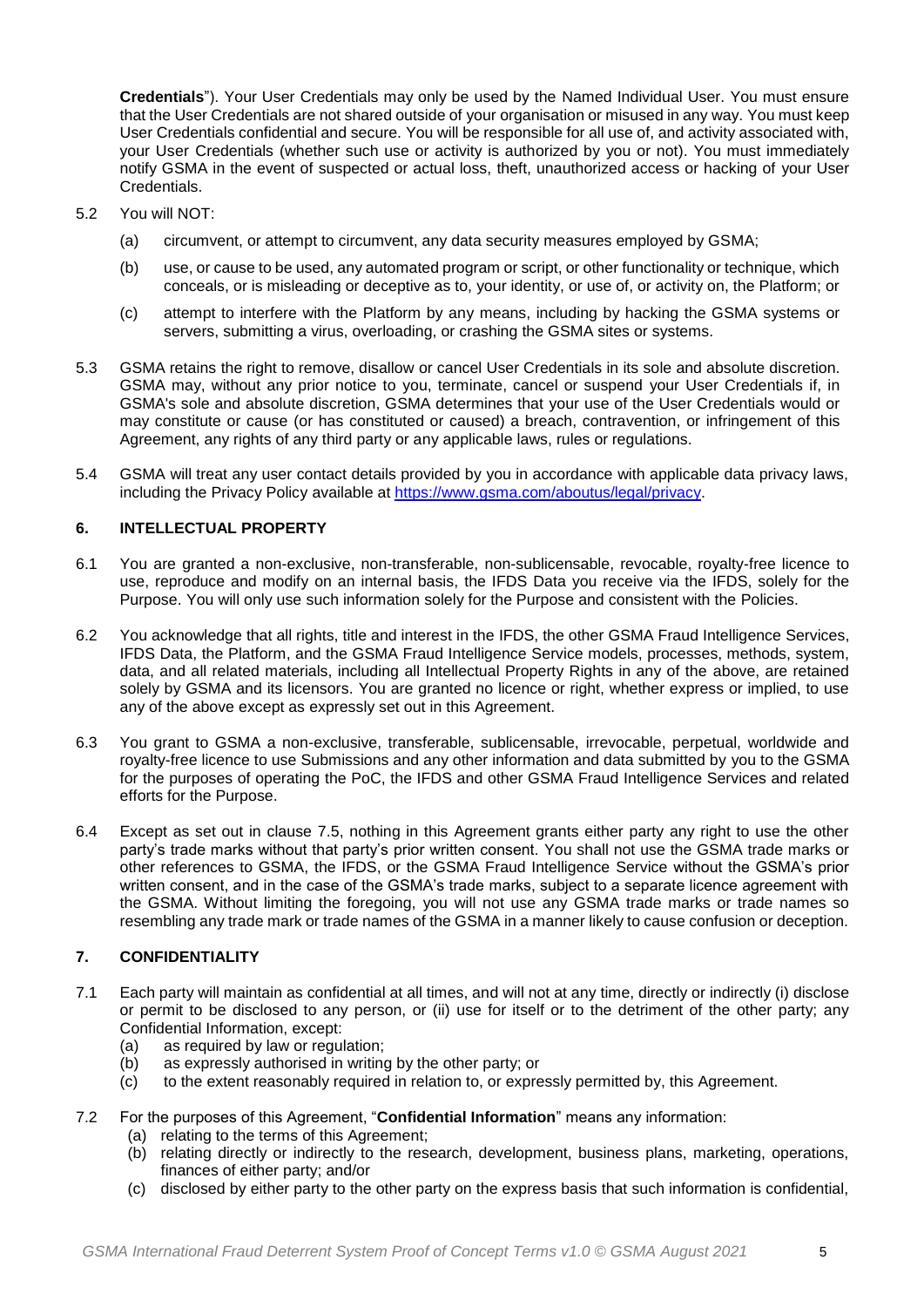or which might reasonably be expected by either party to be confidential in nature. IFDS Data received by you via the IFDS is Confidential Information.

- 7.3 Information will not be deemed Confidential Information and neither party will have any obligation concerning the use or disclosure of any information which: (a) is or becomes publicly known through no fault of the receiving party; (b) is or becomes known to the receiving party from a third party source other than the disclosing party without duties of confidentiality attached and without breach of any agreement between the disclosing party and such third party; or (c) was independently developed by the receiving party without the benefit of the Confidential Information.
- 7.4 Nothing in this Agreement will prevent either party from disclosing Confidential Information to the extent it is legally compelled to do so by any governmental or regulatory requirement or any judicial agency pursuant to proceedings over which such agency has jurisdiction; provided however, that prior to any such disclosure, such party must (i) assert the confidential nature of the Confidential Information to the agency; (ii) immediately notify the other party in writing of the agency's order or request to disclose; and (iii) cooperate fully with the other party in defending against any such disclosure and/or obtaining a protective order narrowing the scope of the compelled disclosure.
- <span id="page-5-0"></span>7.5 You acknowledge that your organisation name, country, contact information, business description, e.g. mobile network operator, and related information will be incorporated in the Platform and/or associated materials for the purposes of GSMA operating the IFDS. You acknowledge that your organisation name and comments (where selected) will be published to Users for activities relating to the Purpose and for the purposes of informing Users of the source of Submissions.
- 7.6 You acknowledge that your Submissions and Platform usage information may be provided by GSMA to law enforcement agencies where approved by GSMA.
- 7.7 Except as expressly provided in this Agreement, neither party will make any press announcements or publicise this Agreement or its contents in any way without the prior written consent of the other party.

# **8. DATA PROTECTION**

- 8.1 For the purposes of applicable Data Protection Laws, each party processing Personal Data contained in IFDS Data and Submissions:
	- (a) is an independent Controller of Personal Data;
	- (b) will only use Personal Data obtained via the Platform for the Purpose and will only share Personal Data that is relevant and proportionate to the Purpose;
	- (c) agrees that it will not disclose, share or "sell" any Personal Data (or any part or derivative thereof) to any third party, except where service providers or processors are required to provide the IFDS Service in accordance with the Purpose, or to the extent allowed or necessary under applicable Data Protection Laws;
	- (d) will comply with the obligations under applicable Data Protection Laws regarding the processing of Personal Data from different regions, which includes taking appropriate security measures to ensure that Personal Data is protected against unauthorised or unlawful processing, access, disclosure, copying, modification, storage, reproduction, display or distribution of Personal Data, and against accidental or unlawful loss, destruction, alteration, disclosure or damage ("**Security Incident**");
	- (e) will promptly notify the other party and relevant authorities in writing of any Security Incident or if it determines that it can no longer comply with applicable Data Protection Laws or with this Agreement with respect to the Personal Data; and
	- (f) will provide reasonable assistance as requested from time to time by the other party, and other Users of the IFDS Data, by promptly responding to queries as required to assist them in meeting their obligations under any relevant Data Protection Laws, including subject access requests or similar queries under applicable Data Protection Laws.
- 8.2 You must (i) subject to any applicable crime prevention exemption, under applicable Data Protection Laws inform relevant individuals and/or ensure that Your fair processing notice covers the Purpose and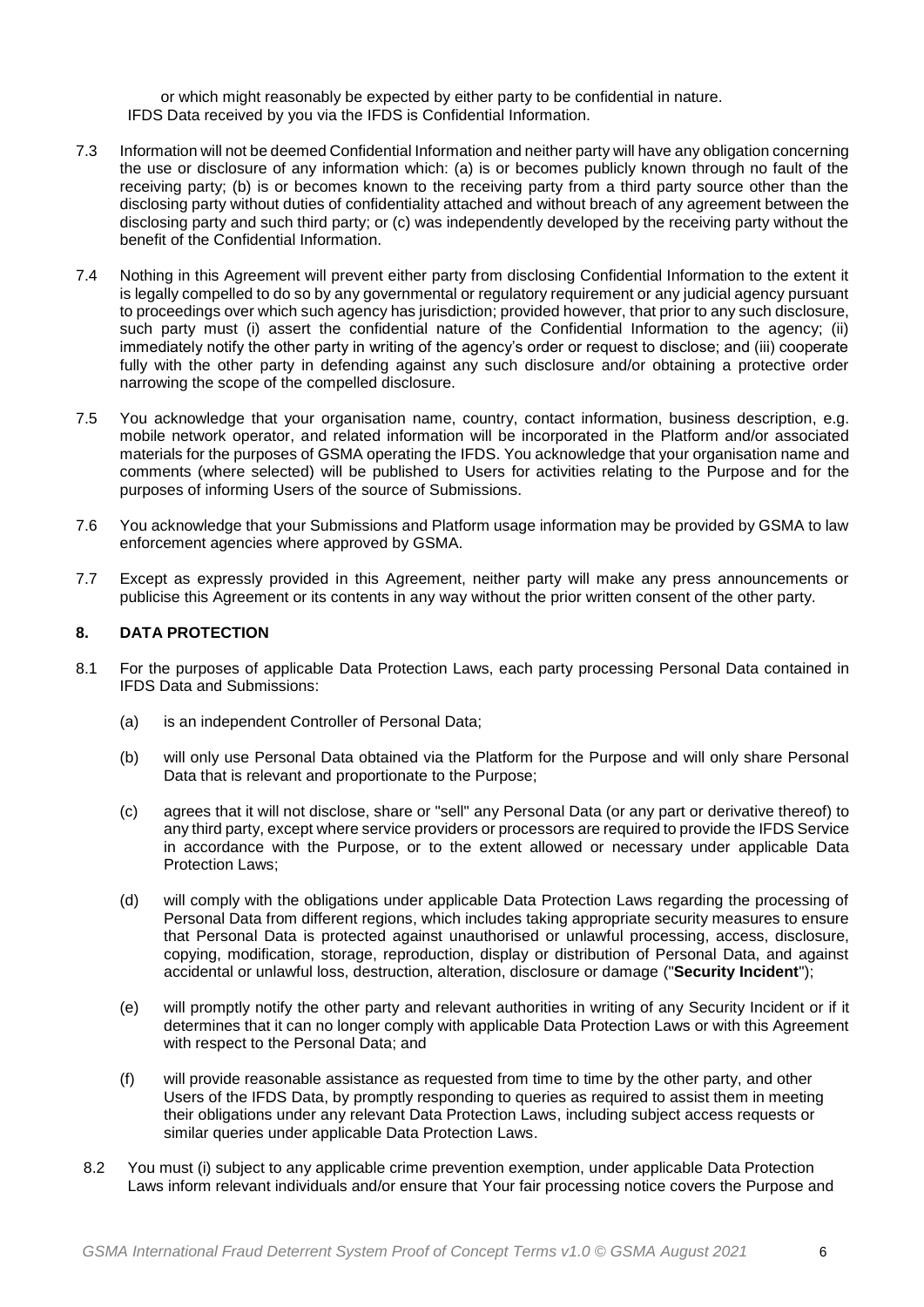the information sharing by you with GSMA and other Users as set out in this Agreement; (ii) have processes in place to remediate any issues resulting from Your decisions in relation to IFDS Data; (iii) have a lawful basis for Processing Personal Data (where so required under Data Protection Laws); (iv) notify the competent supervisory authority and individuals in the event of a Security Incident impacting Personal Data, where so required under Data Protection Laws; (v) take steps to ensure the accuracy of Personal Data submitted to the Platform and promptly notify GSMA if You becomes aware that any Personal Data contributed by You is inaccurate or the integrity of any Personal Data contributed by You is compromised; (vi) create and maintain all records and other accountability documentation that a Controller is required to maintain under Data Protection Laws;.

8.3 GSMA will keep records of your Submissions and your Platform usage information for a maximum period of seven (7) years (the "**Retention Period**") from the date of the relevant Submission or Platform activity, where upon it will be deleted.

# **9. YOUR OBLIGATIONS**

- 9.1 You will not represent yourself as an agent of the GSMA for any purpose, nor pledge the GSMA's credit or give any condition or warranty or make any representation on the GSMA's behalf or commit the GSMA to any contracts.
- 9.2 You will not without the GSMA's prior written consent make any representations, warranties, guarantees or other commitments with respect to the specifications, features, performance, or capabilities of the Platform, the IFDS Data or related services or otherwise incur any liability on behalf of the GSMA.
- 9.3 You will ensure that your employees, agents, and contractors, and any other person to whom you share IFDS Data in accordance with the terms of this Agreement comply with the terms of this Agreement. You are responsible for the acts and omissions of each of these persons as if they were acts and omissions of yourself.
- 9.4 You will:
	- (a) comply with the Policies and GSMA's reasonable directions in respect of the PoC and the IFDS;
	- (b) cooperate with GSMA, Users and other Contributors involved in the IFDS and wider GSMA Fraud Intelligence Services;
	- (c) promptly notify GSMA of any breach of your obligations under this Agreement or any other matter which may impact on your ability to perform those obligations; and
	- (d) not act or omit to act in any way which would or which would reasonably be expected to be considered injurious or detrimental to, to damage or bring into disrepute, GSMA Group, its members or Affiliates, other Users or Contributors, or their brands or reputations.

#### <span id="page-6-0"></span>**10. COMPLIANCE WITH LAWS AND REGULATIONS**

- 10.1 The parties will comply at all times with all applicable laws, rules, regulations, bylaws and standards. Without limiting the foregoing:
	- (a) the parties will comply with applicable trade sanctions under U.S., United Nations, and any other applicable law, and will not provide access to the IFDS Data or Service (whether directly or indirectly) to any individual or organisation subject to trade sanctions under U.S., United Nations, or any other applicable law; and
	- (b) each of the parties will comply with all applicable laws, regulations, and codes relating to anti-bribery and anti-corruption including but not limited to the US Foreign Corrupt Practices Act, UK Bribery Act 2010 and will have and maintain in place throughout the Term its own policies and procedures to ensure compliance with such requirements, and will enforce them where appropriate.
- 10.2 A breach of this clause [10](#page-6-0) will be deemed a material breach which is irredeemable for the purposes of clause [11.5.](#page-7-0)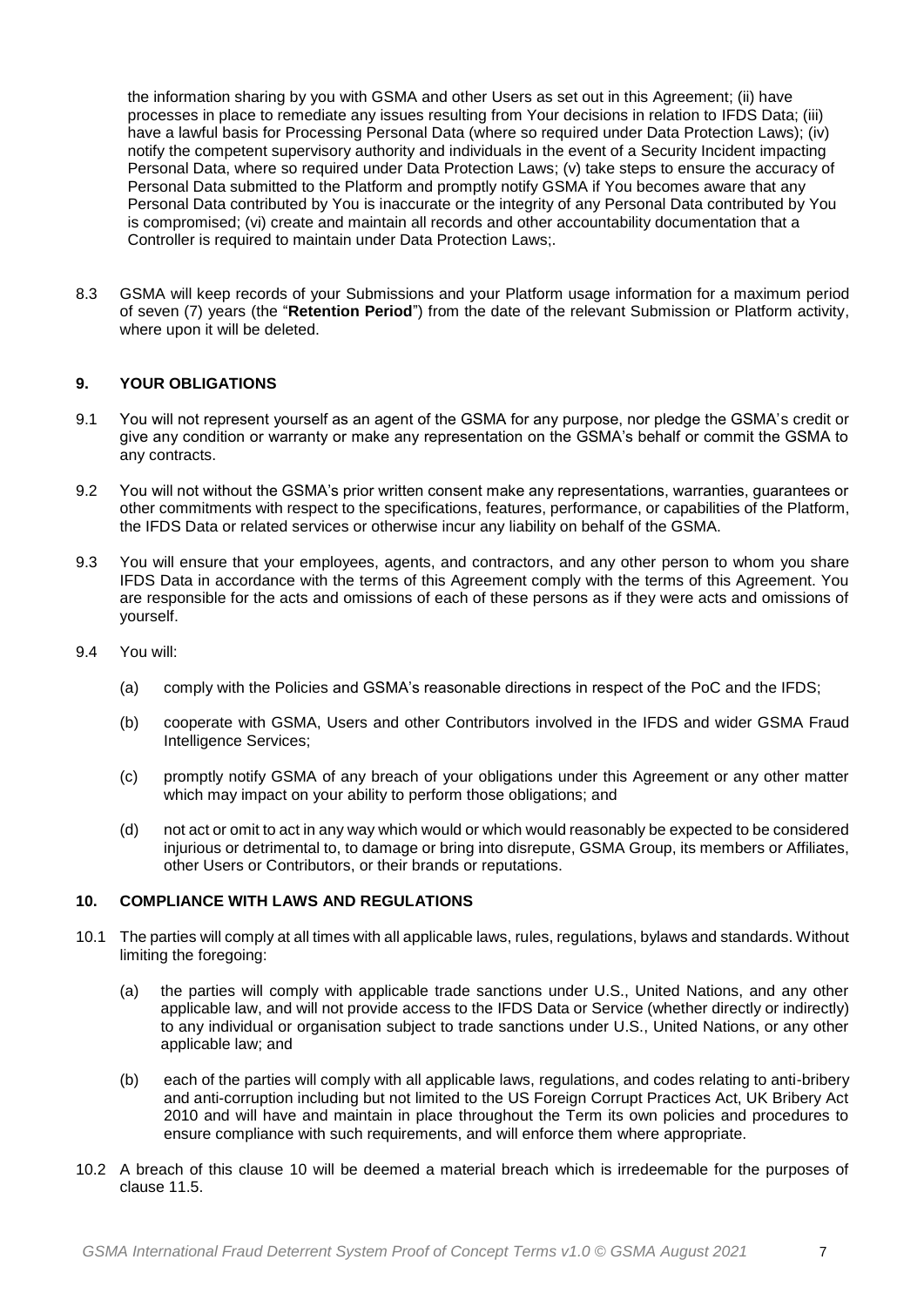## **11. TERM AND TERMINATION**

- 11.1 This Agreement shall be effective from the date this Agreement is signed and shall continue until the PoC is terminated in accordance with the terms set out in this Agreement ("**Term**").
- 11.2 If, in GSMA's sole opinion, the PoC is successful the PoC Participant agrees to consider entering into new commercial service agreement with GSMA.
- 11.3 You may terminate this Agreement at any time by 30 days' written notice to GSMA.
- 11.4 GSMA may terminate this Agreement at any time by 30 days' written notice to you.
- <span id="page-7-0"></span>11.5 Either party may terminate this Agreement with immediate effect by written notice to the other party if an encumbrancer takes possession, or a receiver is appointed, of any of the other party's property or assets; or the other party becomes subject to an administration order or make any voluntary arrangement with its creditors; or the other party goes into liquidation (except for the purposes of amalgamation or reconstruction and in such a manner that the company resulting effectively agrees to be bound by or assume the other party's obligations under this Agreement); or if the other party ceases, or threatens to cease, to carry on business; or if the other party suffers any similar process under the law of the other party's domicile or place of jurisdiction.
- 11.6 GSMA may terminate this Agreement with immediate effect by written notice to you:
	- (a) if you commit a material breach of your obligations under this Agreement which is incapable of remedy or which remains uncorrected for a period of seven days after receiving written notice from GSMA of the breach; or
	- (b) in the event of any relevant legislative or regulatory change which in the opinion of GSMA, acting reasonably, requires this Agreement be terminated or suspended.
- 11.7 GSMA reserves the right at its sole discretion to deny access to the service or suspend access to the service to entities who, after reasonable investigation by GSMA, using evidence from a variety of sources including operators subject to fraud perpetrated by the entity, determines that the entity is using the service to support fraudulent activity. You accept that, in the event of any actual or reasonably suspected breach of this Agreement by you, including any misuse of the Platform or IFDS Data, and without limiting the rights and remedies of GSMA under this Agreement or otherwise at law, GSMA may, at its sole discretion:
	- (a) terminate or suspend this Agreement, and discontinue your access to the Platform without notice; and/or
	- (b) rescind your licence to IFDS data under clause 6.1 where upon you shall delete such data; and/or
	- (c) communicate the actual or alleged breach or infringement to Users of the Platform, particularly Users of your Submissions; and/or
	- (d) withdraw or suspend all or some of your Submissions from the Platform;

with no liability to GSMA.

- 11.8 Upon termination or expiry of this Agreement for any reason whatsoever:
	- (a) your access to the Platform will be withdrawn;
	- (b) GSMA may retain your Submissions for use within GSMA's Fraud Intelligence Services for the remainder of the Retention Period.
	- (c) you may continue to modify your existing Submissions made prior to the effective date of termination, in accordance with clause 3.2, by contacting the GSMA Fraud Team, subject to GSMA maintaining the Platform operationally;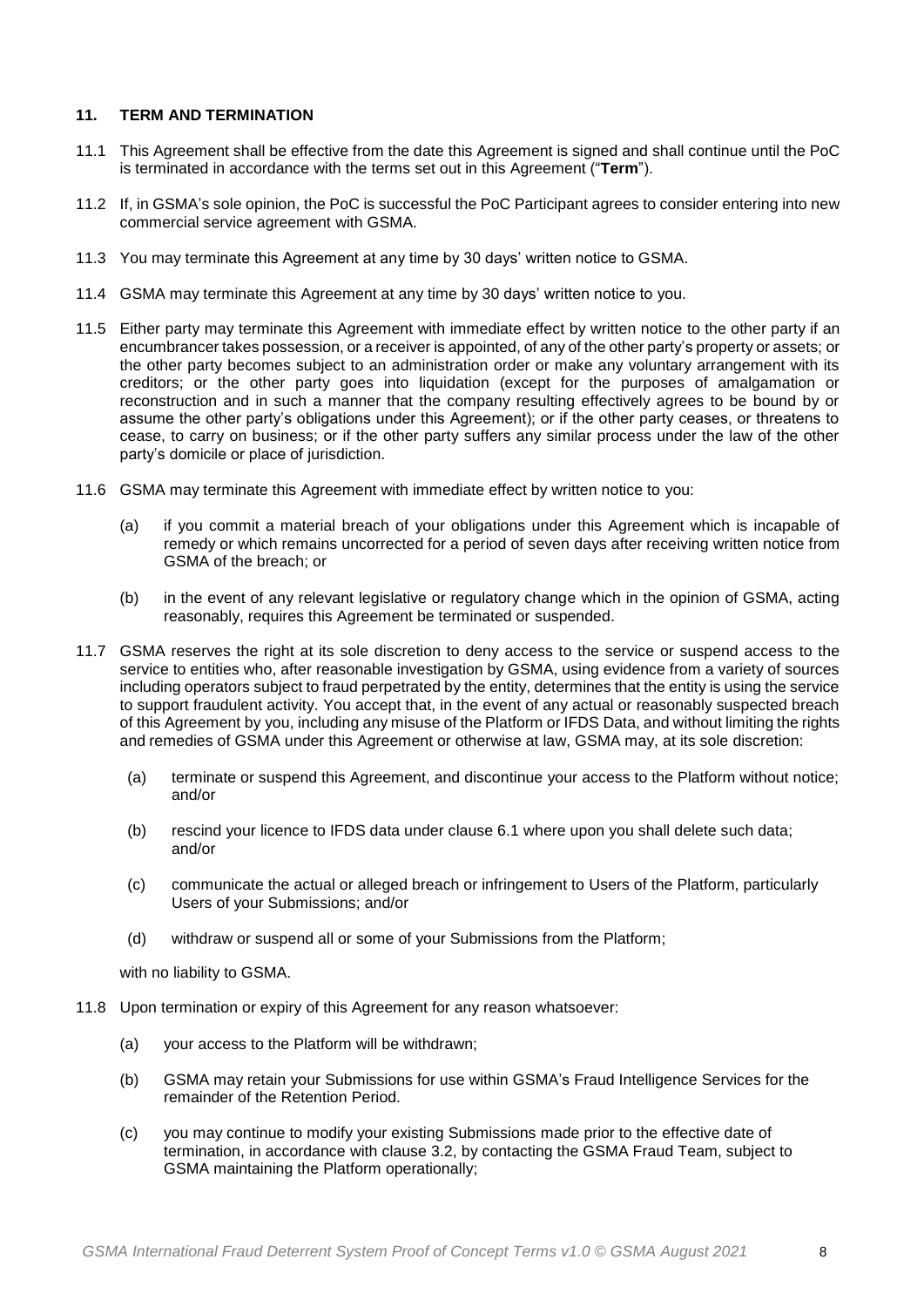- (d) termination will be without prejudice to either party's rights and remedies in respect of any breach of this Agreement by the other party, where the breach occurred before the termination of this Agreement; and
- (e) the clauses of this Agreement which by their nature are intended to survive termination, together with such other provisions reasonably required to give effect to those clauses, will remain in full force and effect following termination or expiry.

# <span id="page-8-2"></span>**12. DISCLAIMERS AND BASIS OF SERVICE PROVISION**

GSMA and Users provide and use the IFDS and other GSMA Fraud Intelligence Services and IFDS Data in good faith for the benefit of the wider telecommunications ecosystem. Accordingly:

- 12.1 You accept that GSMA, by providing you with access to the IFDS, is providing an exchange platform for information provided by numerous Contributors and third party data sources. GSMA does not perform any checks or vetting, and does not accept any responsibility for the accuracy or completeness of the IFDS Data. You acknowledge and agree that GSMA Group and its Contributors and licensors have no responsibility for the accuracy, currency or completeness of IFDS Data obtained via the Platform or otherwise**.**
- 12.2 The Platform, IFDS Data, and any other related information or services provided by (i) GSMA or any of its affiliates, and/or (ii) Contributors; are provided "as is" and without any warranty of any kind. Users access the Platform without warranty or representation of any kind, and GSMA will not be liable for any failure or delay to implement IFDS Data.
- 12.3 For the avoidance of doubt, GSMA and other Users accept no responsibility for third party claims based on or in relation to their respective use of IFDS Data or otherwise in relation to the Platform, including without limitation claims by device owners or subscribers in relation to network performance. You indemnify and hold harmless GSMA and other Users against all costs, losses and expenses arising from or in relation to any such third party claims.
- 12.4 All warranties, whether express, implied, or statutory, including without limitation any implied or other warranties of merchantability, fitness for a particular purpose, quality, accuracy, completeness, timing, or title are expressly disclaimed and excluded by GSMA, you, and other Users.

#### <span id="page-8-1"></span>**13. LIABILITY**

- <span id="page-8-0"></span>13.1 Notwithstanding any other provision of this Agreement, nothing in this Agreement excludes or limits any person's liability for: (i) any death or personal injury caused by its negligence; (ii) any fraud or fraudulent misrepresentation; or (iii) any other liability which cannot be excluded under applicable law.
- 13.2 Subject to clause [13.1,](#page-8-0) no party will be liable in relation for any loss of profits, loss to reputation, loss of contracts, or any indirect, punitive, special or consequential loss or damage.
- 13.3 Subject to clause [13.1,](#page-8-0) each party's total aggregate liability to each other under or in relation to the GSMA Fraud Intelligence Services will not exceed USD \$1,000 (one thousand US dollars).
- 13.4 GSMA operates the Platform and the GSMA Fraud Intelligence Service for the benefit of the global mobile ecosystem, for the purposes of combatting mobile device crime and fraud. You acknowledge that this claus[e 13](#page-8-1) represents a reasonable allocation of risk and that, in the absence of these provisions, the terms of this Agreement would be substantially different.

## **14. NOTICES**

- 14.1 All notices, requests, consents, claims, demands, waivers and other communications in relation to this Agreement must be in writing and addressed to the parties at the following addresses:
	- (a) If to GSMA: *GSMA Ltd., Attn: Deputy General Counsel, 165 Ottley Drive, Suite 150, Atlanta, Georgia 30324, United States of America*; with an advance copy to [legalnotices@gsma.com.](mailto:%20legalnotices@gsma.com.)
	- *(b)* If to you: To the email address in your account details, as updated by you from time to time or via your account settings in IFDS.
- 14.2 Any notice required to be given pursuant to this Agreement will be deemed to be properly given immediately upon delivery.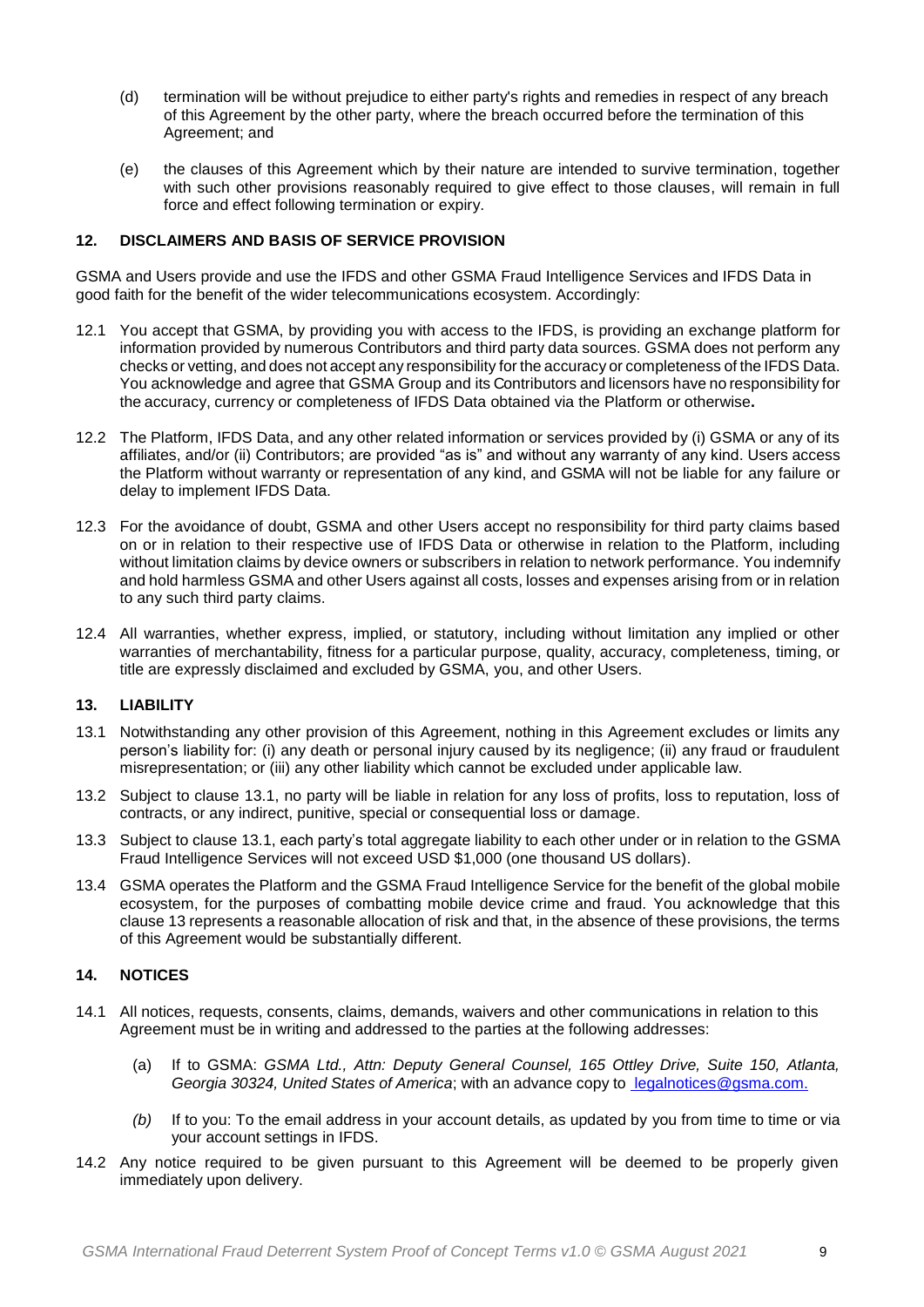## <span id="page-9-0"></span>**15. MODIFICATIONS AND PREVIOUS VERSIONS OF THIS AGREEMENT**

15.1 GSMA may amend this Agreement by not less than thirty (30) days' written notice. Your continued participation in and use of the Platform following notice of the changes will be deemed to constitute acceptance of the amended terms and conditions. In the event that you do not wish to accept the amended Agreement, you may terminate this Agreement on written notice to GSMA not less than ten (10) days prior to the effective date of the relevant amendment.

## **16. GENERAL**

- 16.1 This Agreement is the complete, final and exclusive entire agreement between the parties relating to the subject matter and supersedes any and all prior agreements, representations, communications, undertakings, or discussions relating to the subject matter hereof.
- 16.2 If any term, provision, covenant or condition of this Agreement is held invalid or unenforceable for any reason, the parties agree that such invalidity shall not affect the validity of the remaining provisions of this Agreement and further agree to substitute for such invalid or unenforceable provision a valid and enforceable provision of similar intent and economic effect.
- 16.3 You may not transfer or assign any of your liabilities or rights under this Agreement to any other person without the prior written consent of GSMA, such consent not to be unreasonably withheld. GSMA may at any time transfer or assign any of its liabilities or rights under this Agreement to any other entity upon written notice to you.
- 16.4 No failure or delay by either party in enforcing its respective rights will prejudice or restrict the rights of that party, and no waiver of any such rights or of any breach of any contractual terms will be deemed to be a waiver of any other right or of any later breach. The rights powers and remedies provided in this Agreement are cumulative and are in addition to any rights, powers or remedies provided by law.
- 16.5 No person shall be liable for any failure to perform or delay in performance of any of its obligations under or in relation to this Agreement caused by circumstances beyond the reasonable control of that person (which may include but not be limited to one or more of the following: governmental regulations; riot; civil unrest; military action; terrorism; earthquake; disease or epidemic; storm; flood; inability to obtain supplies of power, fuel, or transport; exercise of emergency powers by any governmental authority) (a "**Force Majeure Event**"). A party claiming to be affected by a Force Majeure Event will not be entitled to invoke the provisions of this clause to the extent that such party fails to take all reasonable steps to prevent, avoid, overcome and mitigate the effects of such Force Majeure Event.
- 16.6 Nothing in this Agreement is intended to create a partnership or joint venture of any kind between the parties, or to authorise any party to act as agent for the other.
- 16.7 Except as expressly stated otherwise in this Agreement, each party shall bear full and sole responsibility for its own expenses, liabilities and costs of operation.
- 16.8 Subject to clause [15,](#page-9-0) this Agreement may not be varied, modified, altered, or amended except by agreement in writing by the parties' duly authorised representatives.
- 16.9 Save for clause [12,](#page-8-2) no person who is not a party to this Agreement shall have any right under the Contracts (Rights of Third Parties) Act 1999 (UK) or otherwise to enforce any term of this Agreement.
- 16.10 This Agreement shall be construed and interpreted in accordance with the laws of England excluding its rules for choice of law and the parties hereby submit to the exclusive jurisdiction of the English Courts located in London.
- 16.11 This Agreement was written in English. To the extent any translated version of this Agreement conflicts with the English version, the English version controls.